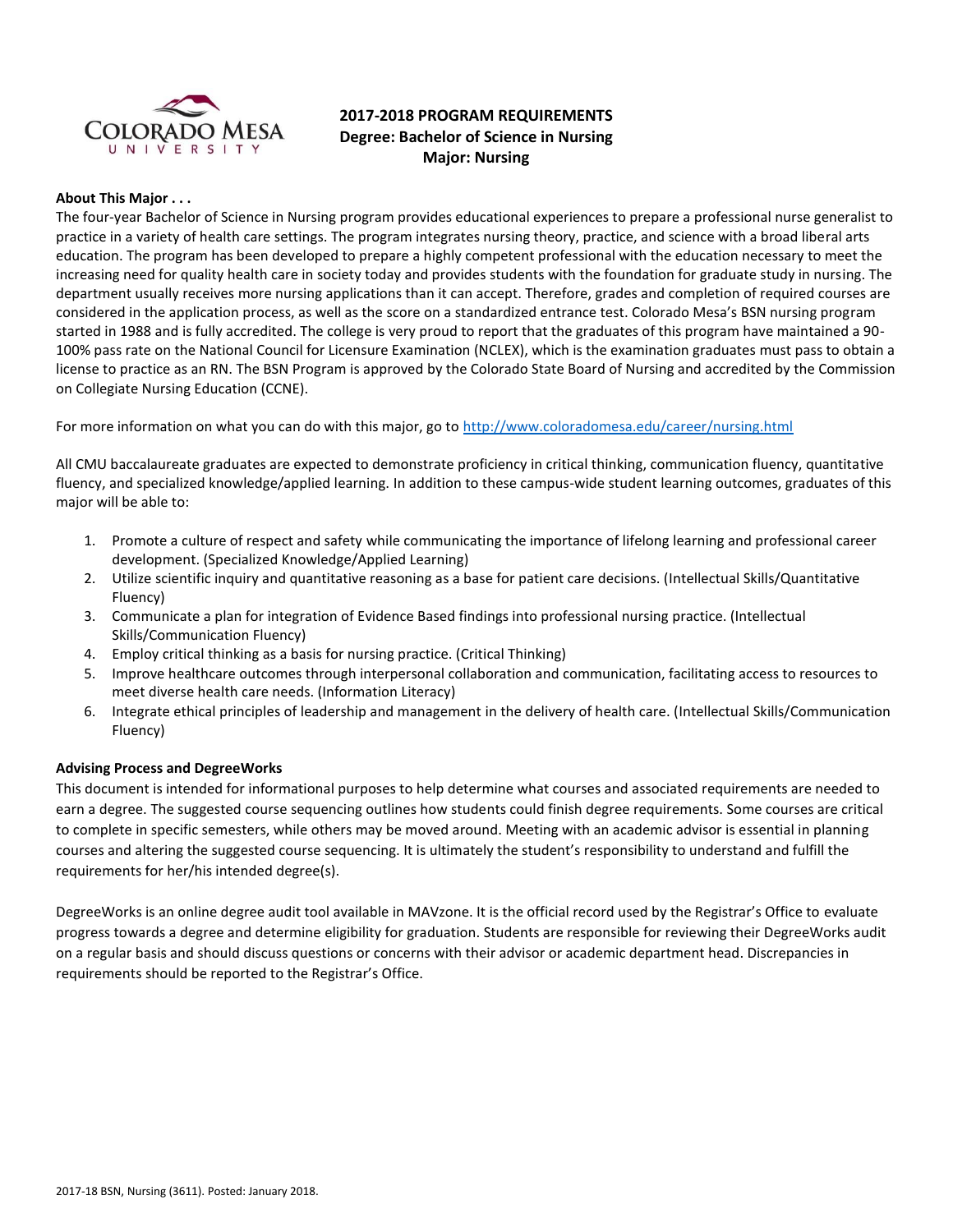# **Graduation Process**

Students must complete the following in the first two months of the semester prior to completing their degree requirements:

- Review their DegreeWorks audit and create a plan that outlines how unmet requirements will be met in the final semester.
- Meet with their advisor and modify their plan as needed. The advisor must approve the final plan.
- Submit the "Intent to Graduate" form to the Registrar's Office to officially declare the intended graduation date and commencement ceremony plans.
- Register for all needed courses and complete all requirements for each degree sought.

Submission deadlines and commencement details can be found at [http://www.coloradomesa.edu/registrar/graduation.html.](http://www.coloradomesa.edu/registrar/graduation.html)

If a student's petition for graduation is denied, it will be her/his responsibility to consult the Registrar's Office regarding next steps.

## **INSTITUTIONAL DEGREE REQUIREMENTS**

The following institutional degree requirements apply to all CMU baccalaureate degrees. Specific programs may have different requirements that must be met in addition to institutional requirements.

- 120 semester hours minimum.
- Students must complete a minimum of 30 of the last 60 hours of credit at CMU, with at least 15 semester hours in major discipline courses numbered 300 or higher.
- 40 upper-division credits (an alternative credit limit applies to the Bachelor of Applied Science degree).
- 2.00 cumulative GPA or higher in all CMU coursework.
- A course may only be used to fulfill one requirement for each degree/certificate.
- No more than six semester hours of independent study courses can be used toward the degree.
- Non-traditional credit, such as advanced placement, credit by examination, credit for prior learning, cooperative education and internships, cannot exceed 30 semester credit hours for a baccalaureate degree; A maximum of 15 of the 30 credits may be for cooperative education, internships, and practica.
- Pre-collegiate courses (usually numbered below 100) cannot be used for graduation.
- Capstone exit assessment/projects (e.g., Major Field Achievement Test) requirements are identified under Program-Specific Degree Requirements.
- The Catalog Year determines which program sheet and degree requirements a student must fulfill in order to graduate. Visit with your advisor or academic department to determine which catalog year and program requirements you should follow.
- See "Requirements for Undergraduate Degrees and Certificates" in the catalog for a complete list of graduation requirements.

#### **PROGRAM-SPECIFIC DEGREE REQUIREMENTS**

- 2.00 cumulative GPA or higher in coursework toward the major content area.
- Must receive a grade of "C" or higher in all foundation and major requirements.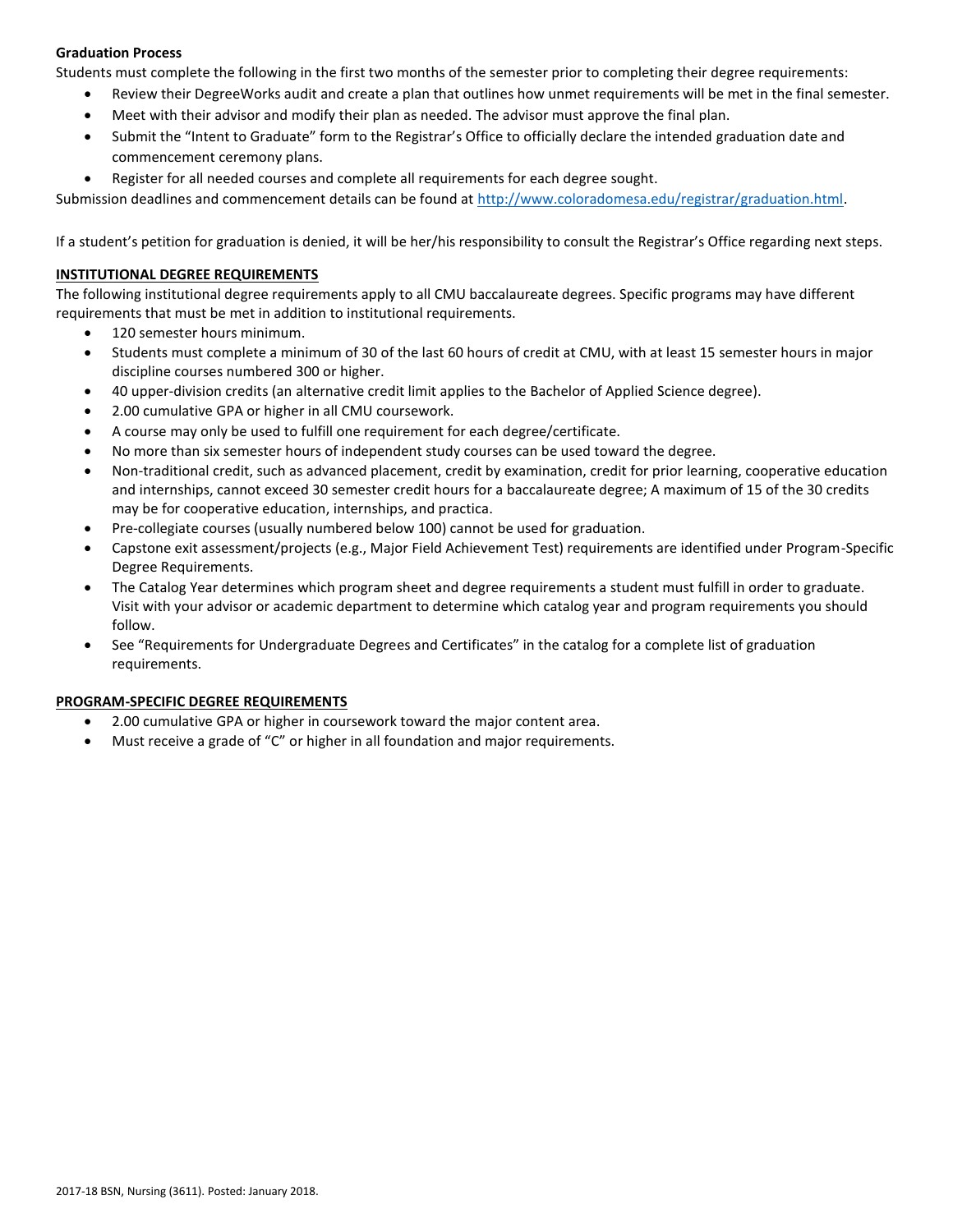# **ESSENTIAL LEARNING REQUIREMENTS** (31 semester hours)

See the current catalog for a list of courses that fulfill the requirements below. If a course is an Essential Learning option and a requirement for your major, you must use it to fulfill the major requirement and make a different selection for the Essential Learning requirement.

**English** (6 semester hours, must receive a grade of "C" or better and must be completed by the time the student has 60 semester hours.)

- $\Box$  ENGL 111 English Composition (3)
- $\Box$  ENGL 112 English Composition (3)

**Mathematics** (3 semester hours, must receive a grade of "C" or better, must be completed by the time the student has 60 semester hours.)

 MATH 113 - College Algebra (4\*) or higher \*3 credits apply to the Essential Learning requirement and 1 credit applies to General Elective credit.

#### **Humanities** (3 semester hours)

 $\Box$  Select one Humanities course (3)

### **Social and Behavioral Sciences** (6 semester hours)

- $\Box$  PSYC 150 General Psychology (3)
- PSYC 233 Human Growth and Development (3)

### **Natural Sciences** (7 semester hours)

- $\Box$  Select one Natural Sciences course (3)
- $\Box$  BIOL 250 Introduction to Microbiology (3)
- $\Box$  BIOL 250L Introduction to Microbiology Laboratory (2\*) \*1 credit applies to the Essential Learning requirement and 1 credit applies to General Elective credit.

#### **History** (3 semester hours)

 $\Box$  Select one History course (3)

# **Fine Arts** (3 semester hours)

 $\Box$  Select one Fine Arts course (3)

# **OTHER LOWER-DIVISION REQUIREMENTS**

#### **Wellness Requirement** (2 semester hours)

- $\Box$  KINE 100 Health and Wellness (1)
- $\Box$  Select one Activity course (1)

# **Essential Learning Capstone** (4 semester hours)

Essential Learning Capstone must be taken after completion of the Essential Learning English and Mathematics requirements, and when a student has earned between 45 and 75 hours.

- ESSL 290 Maverick Milestone (3)
- $\square$  ESSL 200 Essential Speech (1)

**FOUNDATION COURSES** (15-16 semester hours, must pass all courses with a grade of "C" or higher)

- $\Box$  BIOL 209 Human Anatomy and Physiology I (3)
- $\Box$  BIOL 209L Human Anatomy and Physiology Laboratory (1)
- $\Box$  BIOL 210 Human Anatomy and Physiology II (3)
- BIOL 210L Human Anatomy and Physiology II Laboratory (1)
- $\Box$  BIOL 241 Pathophysiology (4)
- $\Box$  One of the following courses:
	- STAT 200 Probability and Statistics (3)
	- STAT 215 Statistics for Social and Behavioral Sciences (4)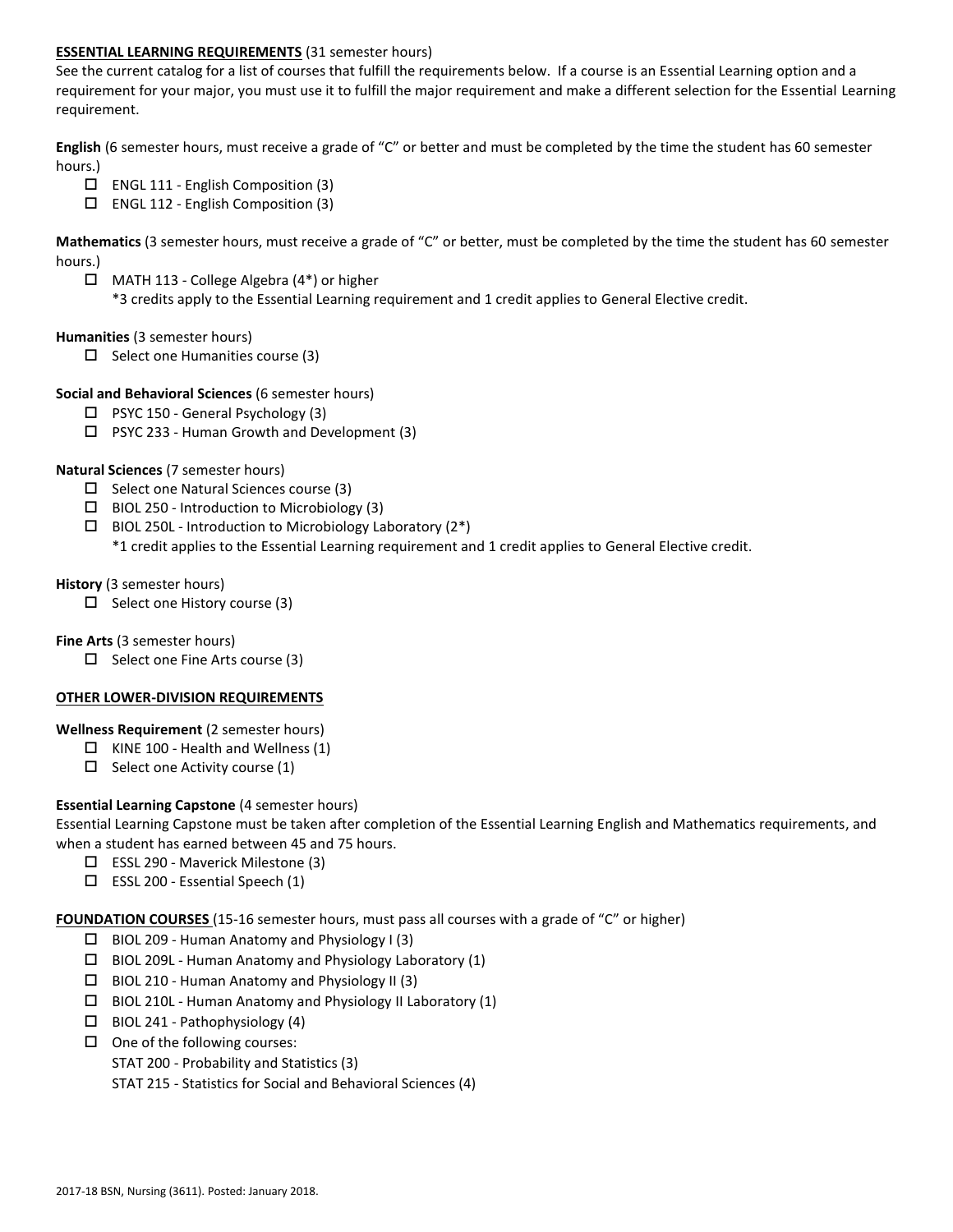### **BSN, NURSING REQUIREMENTS** (64 semester hours, must pass all courses with a grade of "C" or higher)

- $\Box$  NURS 350 Health Assessment Across the Lifespan (3)
- $\Box$  NURS 350L Health Assessment Across the Lifespan Laboratory (1)
- $\Box$  NURS 353 Foundation of Nursing Practice (4)
- NURS 353L Foundation of Nursing Practice Laboratory (3)
- $\Box$  NURS 370 Pharmacology for Nurses I (3)
- NURS 372 Professional Development I: Nursing Theory, Roles, & Ethics (2)
- $\Box$  NURS 373 Acute and Chronic Illness I (4)
- NURS 373L Acute and Chronic Illness I Clinical (3)
- $\Box$  NURS 388 Mental Health Nursing (3)
- $\Box$  NURS 388L Mental Health Nursing Clinical (2)
- NURS 394 Nursing Research: An Evidence-Based Practice (3)
- $\Box$  NURS 459 Family/Maternal/Child Nursing (4)
- NURS 459L Family/Maternal/Child Nursing Clinical (3)
- NURS 472 Professional Development II: Health Informatics (3)
- $\Box$  NURS 473 Acute and Chronic Illness II (4)
- NURS 473L Acute and Chronic Illness II Clinical (3)
- $\Box$  NURS 482 Professional Development III: The Professional Nurse (2)
- $\Box$  NURS 487 Community and Population Nursing (3)
- NURS 487L Community and Population Nursing Clinical (2)
- $\Box$  NURS 490 Nursing Leadership and Management (2)
- NURS 490L Nursing Leadership and Management Clinical (1)
- $\Box$  NURS 492 Pharmacology for Nurses II (2)
- $\Box$  NURS 493 Senior Capstone (1)
- □ NURS 493L Senior Capstone Clinical (3)

**GENERAL ELECTIVES** (All college level courses appearing on your final transcript, not listed above that will bring your total semester hours to 120 hours. 3-4 semester hours)

- MATH 113 College Algebra (1)
- $\Box$  BIOL 250L Introduction to Microbiology Laboratory (1)
- \_\_\_\_\_\_\_\_\_\_\_\_\_\_\_\_\_\_\_\_\_\_\_\_\_\_\_\_\_\_\_\_\_\_\_\_\_\_\_\_\_\_\_\_\_\_\_\_\_\_\_\_\_\_\_\_\_\_\_\_